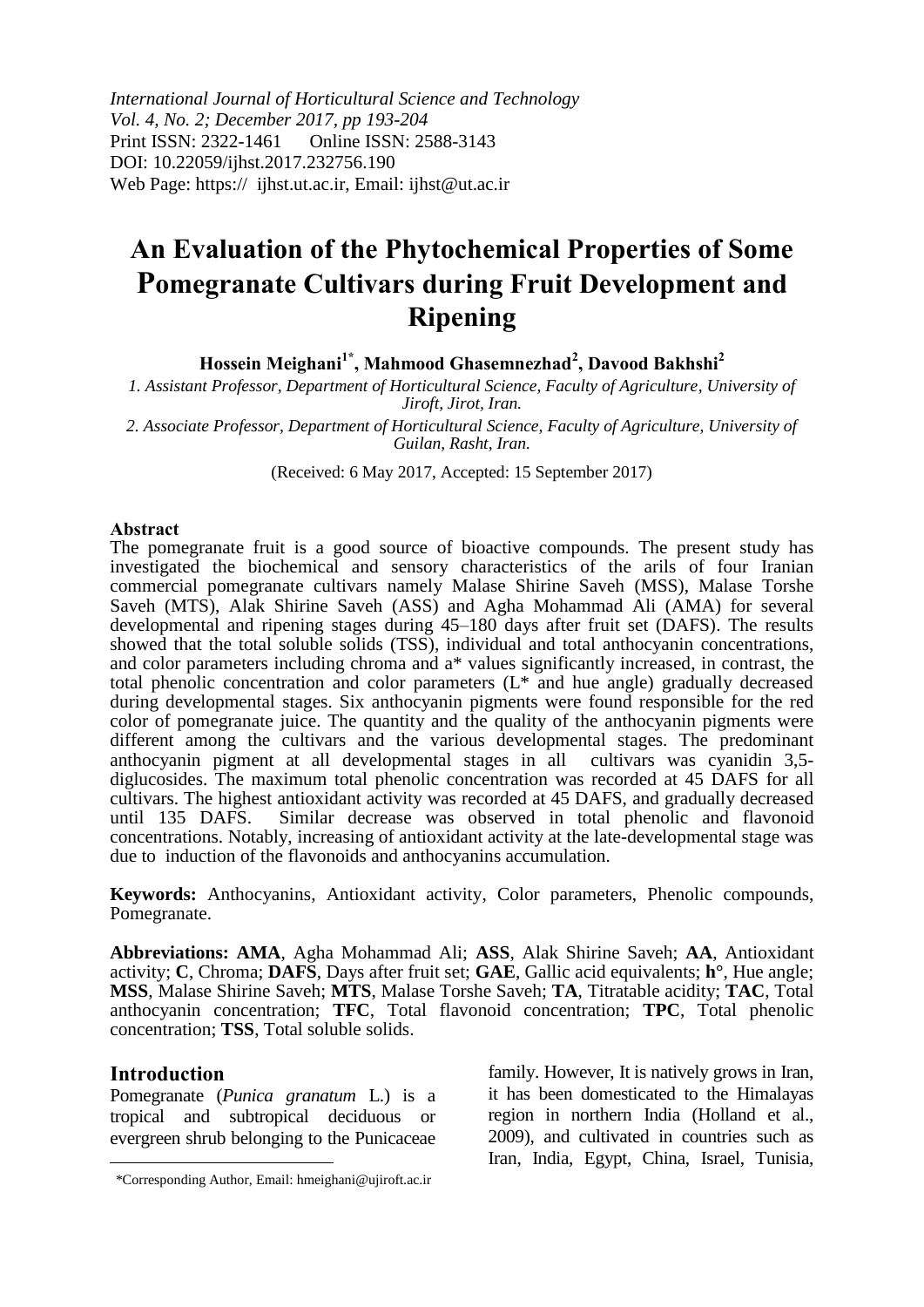Syria, Lebanon, Turkey, Greece, Cyprus, Italy, France, Spain, Chile, Portugal, USA, Oman, and South Africa (Fawole and Opara, 2013). Iran is one of the main pomegranateproducing countries in the world. Although Iran"s total pomegranate production fluctuates annually, annual production of pomegranate has been recorded as 10,866,300 tons (Anonymous, 2015).

In recent years, the popularity of pomegranate fruit has increased due to its medicinal properties and nutritional benefit for human health. The edible part of the fruit (aril) contains considerable amounts of acids, sugars, vitamins, polysaccharides, polyphenols, and important minerals (Al-Maiman and Ahmad, 2002). The beneficial effects of pomegranate juice are attributed to the high level of antioxidant activity (Gil et al., 2000) that could be due to the high level of phenolic compounds and sugar-containing polyphenolic tannins and anthocyanins (Çam et al., 2009; Gil et al., 2000). Phenolic compounds are among the most important groups of secondary metabolites in fruits, as they are responsible for color, astringency, bitterness, flavor, and nutritional qualities in fruits and vegetables (Kalaycıoglu and Erim, 2017).

The red color of the pomegranate fruit is considered as one of the most appreciated marketable attributes by consumers. The red color of pomegranate juice depends on the concentration and the type of anthocyanins available in the fruit. Six anthocyanin pigments such as delphinidin, cyanidin, and pelargonidin 3-glucosides and 3, 5-diglucosides are responsible for the red color of pomegranate juice and peel (Gil et al., 2000; Miguel et al., 2004; Alighourchi et al., 2008).

Various biochemical changes occur during the maturation and ripening of the pomegranate fruit. Therefore, to obtain the highest quality and nutritional value, it is very important to harvest the pomegranate fruits at maturity stage. Early harvesting of the fruit causes the depletion of traits such as color, taste, and aroma, and the late

harvested fruit is associated with reduced shelf life and grater susceptibility to physiological disorders and pathogens during storage (Schwartz et al., 2009). Pomegranate is a non-climacteric fruit with a low respiration rate, and therefore the fruits should be harvested at the fully ripening stage (Kulkarni and Aradhya, 2005). The biochemical changes during fruit development and ripening have been studied by many researchers (Kulkarni and Aradhya, 2005; Schwartz et al., 2009; Fawole; and Opara, 2013); however, few studies on this regard have been focused on Iranian cultivars. Therefore, due to differences among cultivars, growing region, climates, cultural practices, and degree of fruit maturity on fruit biochemical composition, further studies are required.

The main objective of this study was to characterize the important internal quality attributes of four pomegranate cultivars during different stages of development and maturation. In addition, the evaluated fruit characteristics were compared in order to determine which cultivars have the best quality features as well as to determine the best harvest time.

# **Materials and methods**

## **Plant material and pomegranate juice preparation**

Four commercial pomegranate cultivars Malase Torshe Saveh (MTS), Malase Shirine Saveh (MSS), Alake Shirine Saveh (ASS) and Agha Mohammad Ali (AMA) grown on the Agricultural Research Center of Saveh Markazi province, Iran (34˚99׳ N, 50°15<sup>'</sup> E and 962m above sea level) were used for this study during the 2014 growing season. The trees used for this study were eight years old with planting distances of 4 m and 2.5 m between and along the rows, respectively. Nine trees of each cultivar were selected for this study. The trees received routine cultural practices suitable for commercial fruit production including winter and summer pruning, fertilization, and irrigation. Two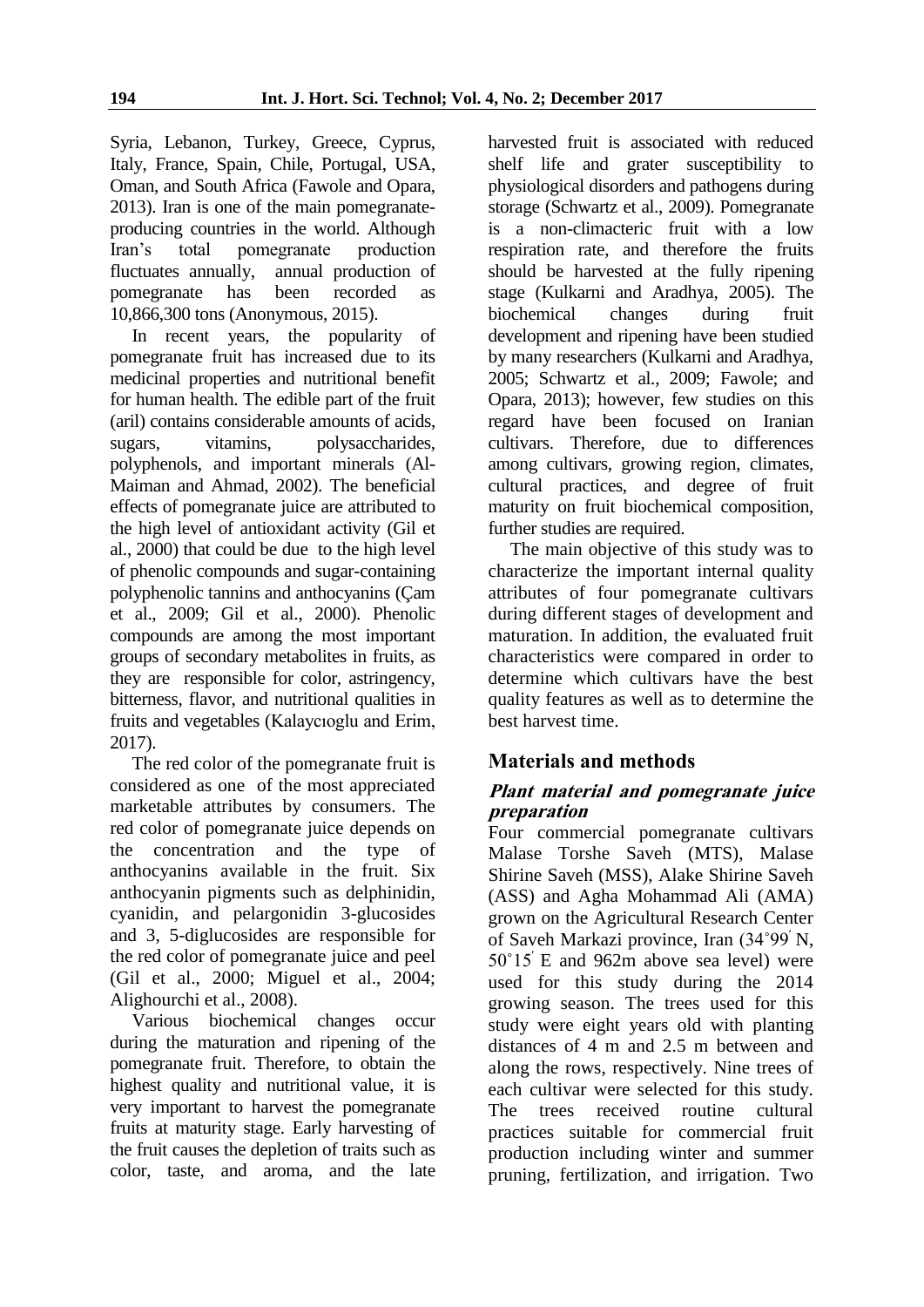fruits per tree were randomly harvested at different stages of development and maturation, 45, 75, 105, 135, 150, 165, and 180 days after fruit set, and they were immediately transferred to the horticultural laboratory, University of Guilan, Iran. The arils were manually separated and used for color parameter measurement or squeezed by using a garlic press. The aril juice was centrifuged (1252×g for 15 min at  $4^{\circ}$ C) and used for biochemical composition and antioxidant activity or stored in −80˚C for anthocyanin analysis.

#### **Determination of aril color**

The color of the pomegranate arils was determined by using a colorimeter (Chroma Meter CR-400, Minolta, Japan) and expressed as  $L^*$ ,  $a^*$ ,  $b^*$ , chroma (C), and hue angle  $(H<sup>°</sup>)$  color values.  $L^*$ indicates lightness, taking values within the range 0–100 (black–white, respectively), and a\* and b\* are the chromatic coordinates, green–red and blue–yellow coordinates, respectively. a\* expresses positives values for reddish colors and negative values for the greenish of the samples, whereas  $b^*$  express positive values for yellowish colors and negative values for bluish of the samples. Chroma (C) and hue angle (h°) were calculated according to the following equations: C=  $(a^{*2} + b^{*2})^{1/2}$  and  $h^{\circ}$ = tan<sup>-1</sup> (b\*/a\*).

# **Total soluble solids (TSS), titratable acidity (TA), and pH**

The measurements were made on fresh aril juice. TSS was measured by using a digital refractometer (Euromex RD6535, Holland), and the results were expressed as ˚Brix at room temperature. The pH of the juice was directly determined at room temperature by using a pH meter (WTW 526, Germany). TA was determined with 0.1 N NaOH to a pH 8.2 endpoint, using 5 mL of diluted juice in 35 mL distilled water, and the results were calculated as a percentage of citric acid concentration.

## **Total phenolic and flavonoid concentrations**

The total phenolic concentration was determined by using of the Folin–Ciocalteu method (Brand-Williams et al., 1995) with a slight modification in a UV-Vis spectrophotometer (T80<sup>+</sup>, PG instruments Ltd). Briefly, 300 µl of diluted pomegranate juice in the ratio of 1:10 and with methanol:water (6:4) was mixed with 1.5 ml of diluted Folin–Ciocalteu reagent (1:10 in distilled water) and a short vortex of 1.2 ml of 7.5% sodium carbonate was done and samples were incubated for 90 min at room temperature. The absorption at 760 nm was measured, and the results were expressed as gallic acid equivalents (GAE) per 100 ml juice (mg GAE/100 mL of juice).

The total flavonoid concentrations were determined spectrophotometrically according to Park et al. (2008). Catechin was used as a standard. The flavonoid concentrations were expressed as mg catechin equivalents (RE) per 100 mL of juice.

# **Antioxidant activity (AA)**

Antioxidant activity was measured by using the 2,2 diphenyl-1-pic-rylhydrazyl (DPPH) radical-scavenging method described by Brand-Williams et al. (1995) with slight modification. 50 µL of juice diluted in the ratio of 1:20 with methanol:water (6:4) was mixed with 0.1 mol  $L^{-1}$  DPPH in methanol. After incubating at room temperature for 30 min in the dark, the absorbance of the mixture was measured at 517 nm by using a UV-Vis spectrophotometer. For each sample, three separate determinations were recorded. Antioxidant activity was measured as the percentage decline in absorbance relative to the control, corresponding to the percentage of DPPH scavenged (% DPPHsc), which was calculated as:

%DPPHsc = [(Acontrol − Asample)/Acontrol] × 100

## **HPLC analysis of anthocyanins**

The HPLC analysis and the individual anthocyanin identification and quantification were performed as reported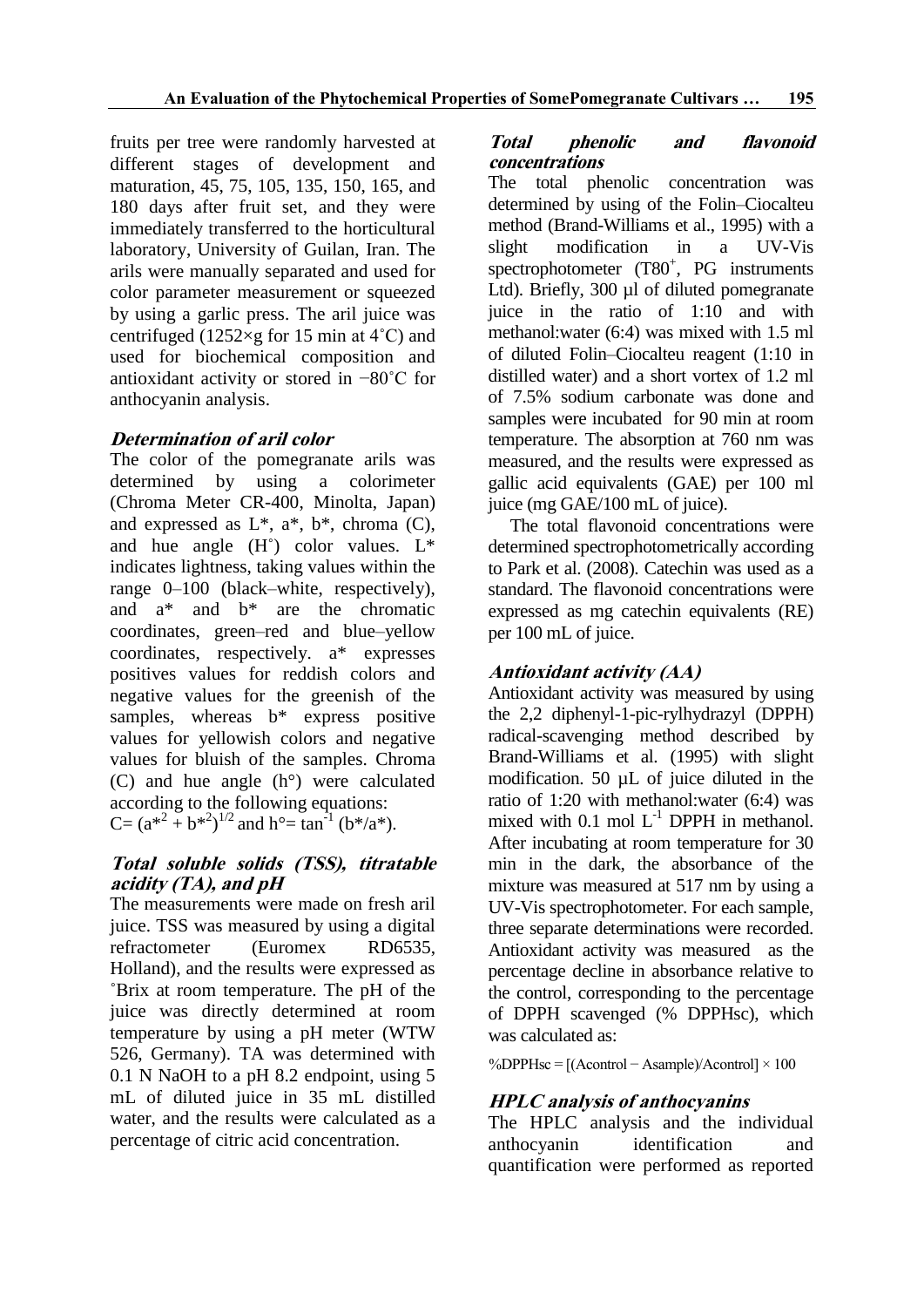previously (Gil et al., 1995). The juice pomegranate was centrifuged at 7,829 g and filtered through a 0.45 µm filter. Next, 10 µL of clarified juice was injected into a Unicam Crystal 200 HPLC system equipped with a UV-Visible detector (Waters model 2487). A column bondapak C18 from Waters was used for the separation. The elution was carried out at room temperature by using 5% formic acid aqueous solution (A) and methanol (B) in a linear gradient from 15% to 35% B at 15 min, followed by an isocratic run until 20 min. The flow rate was  $1 \text{ mL min}^{-1}$  with the UV-Vis detector at 510 nm (Miguel et al., 2004). Anthocyanins were identified by comparing their retention times with those of the pure standards.

#### **Statistical analysis**

Experiment was designed as a split plot in time with a randomized complete block design (factor A: cultivar and factor B: ripening stage). Three replicates were considered for each analysis and each replicate indicating six pomegranate fruits (two fruits per tree). Data for analytical determinations were subjected to analysis of variance (ANOVA). A mean comparison using the Duncan"s Multiple Range Test (DMRT) at the 5% level was performed using SAS software Version 9.1.

#### **Results**

#### **Color parameters**

Fruit peel and aril pigmentation play important role in defining pomegranates fruit quality. There were significant differences ( $p<0.05$ ) in color parameters  $L^*$ , a\*, chroma, and hue angle between the cultivars and maturation stages. The L\* value that indicates lightness progressively reduced in the four cultivars during development and ripening. No differences were observed among MSS, MTS, and ASS from 75 DAFS up to the harvest time. The greatest L\* value at harvest time was related to the AMA cultivar with the mean of 36.9. The most notable changes were detected in

a\* value, which increased persistently in the four cultivars by ripening. This is in consistent with the replacement of the white color with the red color, which increased during development. The greatest changes occurred between 45–75 DAFS for MSS and ASS cultivars, whereas it was 75–105 DAFS for AMA and MTS cultivars. The level of a\* in the AMA arils was clearly less than in the other cultivars. At the maturity stage, the highest and lowest values for a\* were recorded in the ASS and AMA cultivars with means of 25.4 and 2.7, respectively.

The results of the analysis of variance showed that there were no differences in a\* value between MSS and MTS pomegranate cultivars during 75 to 180 DAFS. The C\* values, which indicated purity or intensity, gradually increased from 105 DAFS until the full maturity stage in MSS and MTS cultivars. In the ASS cultivar, the  $C^*$  value constantly increased up to the full maturation stage, but without differences up to 130 DAFS. In contrast to others, the  $C^*$  value in the AMA cultivar reduced until the maturity stage (165 DAFS). The highest level of  $C^*$ was recorded in ASS with a mean of 27.73 at the last sampling date, and the lowest value was found in MSS with a mean of 14.58 at 105 DAFS. The hue angle (h˚) value gradually decreased by development of maturity in all cultivars, as the aril color changed from white to red. The maximum and minimum decreases rate between the initial and full maturity stages was related to AMA (73.4%) and ASS (12.5%), respectively (Table 1).

## **TSS, TA, and pH**

The results of TSS, TA, and pH of the four different pomegranate cultivars and the stages of maturation and ripening are shown in Table 1. The TSS of the juice increased up to the maturity stage in the four cultivars (Table 1). At full maturity stage, the highest TSS was 17.82 (˚Brix) for MTS, followed by 17.6, 17.4, and 16.7 (˚Brix) for the MSS, ASS, and AMA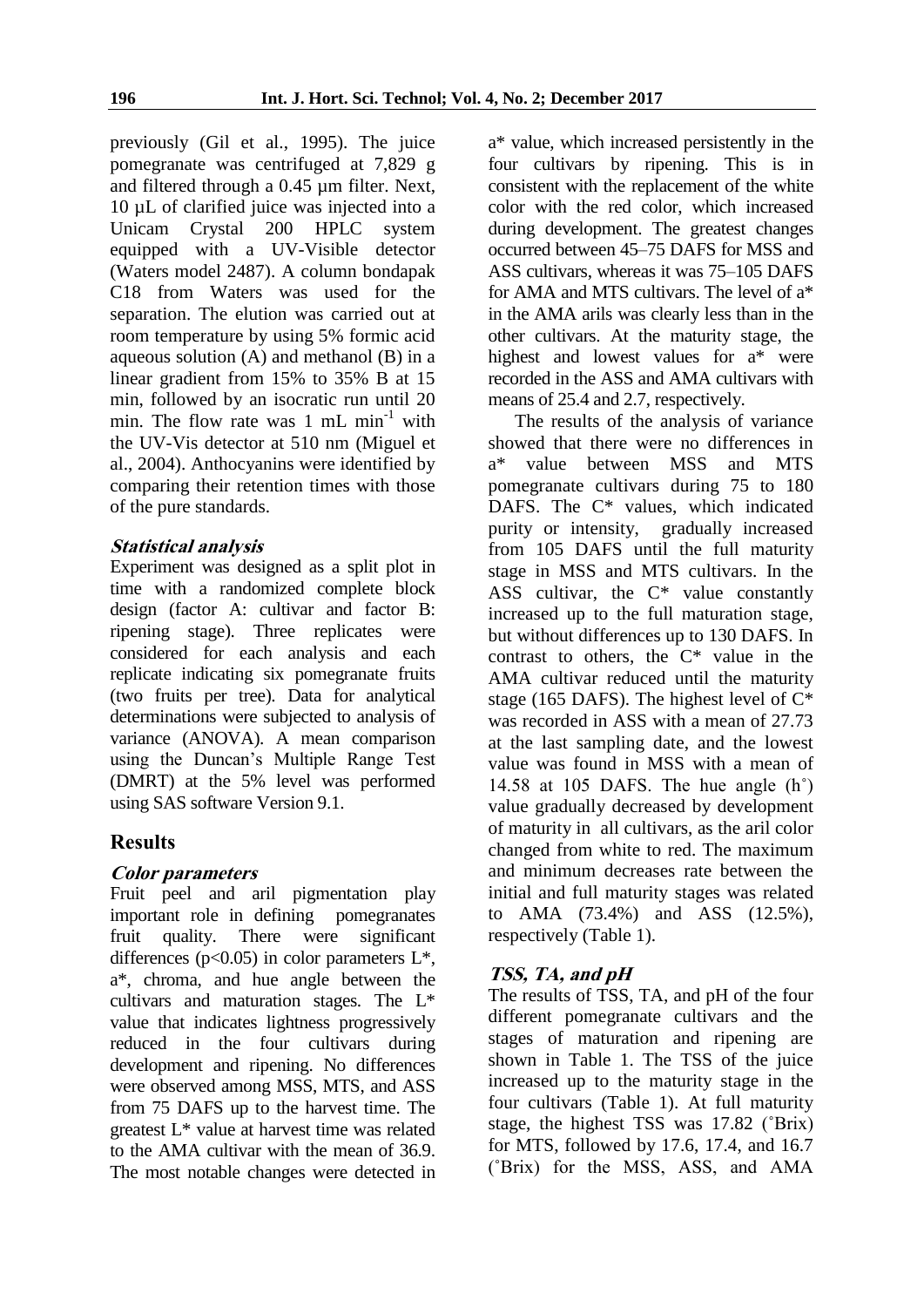cultivars, respectively. No significant difference was observed among the cultivars from 105 DAFS till the full maturity stage (Table 2).

The pattern of changes in the juice TA for the four cultivars studied was similar. The TA rapidly increased from 45 up to 75 DAFS, and thereafter gradually reduced till the maturity stage. At 75 DAFS, the highest and lowest increments of 104% and 9% were related to the MTS and AMA cultivars, respectively. TA Level was remarkably higher in MTS cultivar in comparison with other cultivars throughout the development process of the fruits, (Table 2).

The pH values of unripe pomegranate juice decreased till 75 DAFS for all the studied cultivars. The greatest reduction at this stage was observed for MTS (39%). An increase in pH was observed among MSS, MTS, and ASS cultivars during maturity stage. This increase in the AMA cultivar was not different from the previous sampling date. In addition, no differences were observed from 105 DAFS till the maturity stage among the cultivars, except for MTS. The minimum pH value at the maturity stage among all the studied cultivars was belong to the MTS cultivar (Table 2).

**Table 1. Changes in the arils color parameters among four pomegranate cultivars at different developmental stages.**

|               |                      | Sampling date (days after fruit set) |                             |                          |                            |                      |                             |                      |  |
|---------------|----------------------|--------------------------------------|-----------------------------|--------------------------|----------------------------|----------------------|-----------------------------|----------------------|--|
| <b>Traits</b> | Cultivar             | 45                                   | 75                          | 105                      | 135                        | 150                  | 165                         | 180                  |  |
| $L^*$         | Malase Shirine Saveh | $38.9^\text{Ca}$                     | $38.7^{\text{Ca}}$          | $32.8^{Bb}$              | $29.8$ <sup>Bbc</sup>      | 26.4 <sup>Bcd</sup>  | $24.0$ BCde                 | $21.5^{Be}$          |  |
|               | Malase Torshe Saveh  | $46.2$ $ABa$                         | 44.7 ABa                    | 37.6 <sup>bb</sup>       | $29.8^{Bc}$                | $27.5$ <sup>Bc</sup> | $26.3$ <sup>Bcd</sup>       | 22.0 <sup>Bd</sup>   |  |
|               | Alake Shirine Saveh  | $40.7 \text{ }^{\text{BCa}}$         | $39.1$ BCa                  | $34.2^{Bb}$              | 30.6 <sup>Bbc</sup>        | $27.5^{Bc}$          | $22.2$ <sup>Cd</sup>        | 22.0 <sup>Bd</sup>   |  |
|               | Agha Mohammad Ali    | $51.6$ $\mathrm{A}$ a                | $47.1$ Aab                  | $43.8$ Abc               | $39.1$ Acd                 | $37.2^{Ad}$          | 36.9 <sup>Ad</sup>          | 36.9 <sup>Ad</sup>   |  |
| $a^*$         | Malase Shirine Saveh | $-0.3$ Bf                            | 3.2 <sup>Be</sup>           | 4.5 <sup>Be</sup>        | 8.8 <sup>Bd</sup>          | $11.0^{BC}$          | $15.4^{Bb}$                 | 21.8 <sup>Ba</sup>   |  |
|               | Malase Torshe Saveh  | 0.1 <sup>At</sup>                    | $1.3$ Cf                    | $3.4$ <sup>Be</sup>      | 9.0 <sup>Bd</sup>          | $13.2^{Bc}$          | $17.2^{Bb}$                 | 23.1 <sup>ABa</sup>  |  |
|               | Alake Shirine Saveh  | $0.5$ <sup>Ae</sup>                  | $6.5$ <sup>Ad</sup>         | $9.5^{Ac}$               | $11.5$ <sup>Ac</sup>       | $17.2^{Ab}$          | $25.2^{Aa}$                 | $25.4^{Aa}$          |  |
|               | Agha Mohammad Ali    | $-0.5$ <sup>Cd</sup>                 | $-0.1$ <sup>Dd</sup>        | $1.1$ Cc                 | $1.2 \text{ }^{\text{Cc}}$ | $2.0$ <sup>Cb</sup>  | $2.6^\text{Ca}$             | $2.7$ Ca             |  |
| Chroma        | Malase Shirine Saveh | 15.1 <sup>Bde</sup>                  | 14.9 <sup>Be</sup>          | $14.6^{\circ}$           | $16.2$ Acd                 | $16.9$ BCc           | $19.3^{Bb}$                 | 24.7 <sup>Ba</sup>   |  |
|               | Malase Torshe Saveh  | 15.6 <sup>Bd</sup>                   | 15.4 <sup>Bd</sup>          | $15.2$ BCd               | $16.4$ Ad                  | 18.7 <sup>BC</sup>   | $21.2^{Bb}$                 | $26.0$ ABa           |  |
|               | Alake Shirine Saveh  | $14.8$ <sup>Bc</sup>                 | $15.7 \text{ }^{\text{Ac}}$ | $16.6$ $\mathrm{^{ABC}}$ | $17.6$ <sup>Ac</sup>       | $21.2^{Ab}$          | $27.7^{Aa}$                 | $27.7^{Aa}$          |  |
|               | Agha Mohammad Ali    | 17.9 <sup>Aa</sup>                   | 17.9 <sup>Aa</sup>          | $17.9$ Aa                | $16.4$ <sup>Ab</sup>       | $15.8$ <sup>Cb</sup> | $15.4$ <sup>Cb</sup>        | $15.4$ <sup>Cb</sup> |  |
| Hue           | Malase Shirine Saveh | $91.6^{Aa}$                          | $78.2$ <sup>Cb</sup>        | $72.0 \text{ }^{\circ}$  | 56.8 <sup>Bd</sup>         | $49.4^{Be}$          | 37.1 <sup>Br</sup>          | $27.8^{Bg}$          |  |
|               | Malase Torshe Saveh  | 88.1 Ba                              | 85.3 Ba                     | $77.0^{Bb}$              | $56.7^{Bc}$                | 44.9 $^{Cd}$         | $36.1^{Be}$                 | $27.4$ Af            |  |
|               | Alake Shirine Saveh  | 88.3 Ba                              | $65.5^{bb}$                 | 55.0 $pc$                | 49.0 $Cd$                  | $35.8^{De}$          | $23.7 \text{ }^{\text{CT}}$ | $23.5$ Cf            |  |
|               | Agha Mohammad Ali    | $91.6$ Aa                            | $90.4$ Aa                   | $86.5$ <sup>Ab</sup>     | $85.7^{Ab}$                | $82.9$ <sup>Ac</sup> | $80.5$ <sup>Ad</sup>        | 80.2 Ad              |  |

For each sampling date, values with different capital letters show significant difference (p<0.05) among cultivars. For each cultivar, values with different small letters show significant difference (p<0.05) during different development stages (n=3).

**Table 2. Changes in total soluble solids (TSS), titratable acidity (TA) and pH among four pomegranate cultivars at different maturation and ripening stages.**

| <b>Traits</b>      | <b>Cultivar</b> | Sampling date (days after fruit set) |                             |                               |                             |                              |                         |                             |  |  |
|--------------------|-----------------|--------------------------------------|-----------------------------|-------------------------------|-----------------------------|------------------------------|-------------------------|-----------------------------|--|--|
|                    |                 | 45                                   | 75                          | 105                           | 135                         | 150                          | 165                     | 180                         |  |  |
| <b>TSS</b><br>(% ) | <b>MSS</b>      | $5.7 \frac{\text{ABf}}{\text{}}$     | $11.8$ <sup>Ae</sup>        | $15.2^{\overline{\text{Ad}}}$ | $16.1 \text{ }^{\text{Ac}}$ | $16.6 \text{ }^{\text{Abc}}$ | $17.2$ <sup>Aab</sup>   | $17.6^{Aa}$                 |  |  |
|                    | <b>MTS</b>      | 5.7 <sup>ABf</sup>                   | $9.6$ <sup>Ce</sup>         | $13.1$ BCd                    | $15.6 \text{ }^{\text{Ac}}$ | $16.4$ Abc                   | $17.4$ Aab              | 17.8 <sup>Aa</sup>          |  |  |
|                    | <b>ASS</b>      | 5.3 <sup>Be</sup>                    | $11.5^{Ad}$                 | $13.2 \text{ }^{\text{Bc}}$   | $15.7^{Ab}$                 | $16.6$ Aab                   | $17.3$ $Aa$             | $17.4^{Aa}$                 |  |  |
|                    | <b>AMA</b>      | $6.4$ <sup>Ae</sup>                  | 10.6 <sup>Bd</sup>          | $12.2$ <sup>Cc</sup>          | 14.0 <sup>BB</sup>          | $15.8$ $Aa$                  | $16.6$ <sup>Aa</sup>    | 16.7 <sup>Aa</sup>          |  |  |
| TA $(%)$           | <b>MSS</b>      | $0.81^{Bb}$                          | $1.47^{Ba}$                 | $0.75$ <sup>BCc</sup>         | $0.71$ <sup>BCc</sup>       | $0.64$ <sup>Cd</sup>         | $0.50$ <sup>Ce</sup>    | 0.48 Ce                     |  |  |
|                    | <b>MTS</b>      | $2.39$ Ac                            | 4.90 $\mathrm{^{Aa}}$       | $3.30^{Ab}$                   | $2.14$ Abc                  | $1.96$ <sup>Ac</sup>         | $1.61$ $\mathrm{^{Ad}}$ | $1.44 \text{ }^{\text{Ad}}$ |  |  |
|                    | <b>ASS</b>      | $0.87~^{\rm{Bc}}$                    | $1.69^{Ba}$                 | $0.87~^{\rm Bb}$              | $0.78$ <sup>Bbc</sup>       | $0.75$ <sup>Bc</sup>         | $0.62$ <sup>Bb</sup>    | $0.63$ <sup>Bd</sup>        |  |  |
|                    | <b>AMA</b>      | $0.75$ <sup>Ccd</sup>                | $0.82$ $^{\rm Ca}$          | $0.66$ <sup>Cb</sup>          | $0.59$ <sup>Cc</sup>        | $0.52$ Ccd                   | $0.46$ <sup>Cd</sup>    | $0.46$ <sup>Cd</sup>        |  |  |
| pH                 | <b>MSS</b>      | $4.36^{Ba}$                          | $3.53^{BC}$                 | $3.67$ <sup>Abc</sup>         | $3.71^{Ab}$                 | $3.75^{Ab}$                  | $3.75^{Ab}$             | $3.77^{Ab}$                 |  |  |
|                    | <b>MTS</b>      | 3.78 $Ca$                            | $2.70$ <sup>Cd</sup>        | $2.75^{Bd}$                   | $3.20$ <sup>Bc</sup>        | $3.20$ <sup>Bc</sup>         | $3.33$ <sup>Cbc</sup>   | $3.43^{Bb}$                 |  |  |
|                    | <b>ASS</b>      | 4.72 $^{Aa}$                         | $3.47$ <sup>Bc</sup>        | $3.72^{Ab}$                   | 3.80 <sup>Ab</sup>          | 3.80 <sup>Ab</sup>           | $3.82$ $^{ABb}$         | $3.82$ <sup>Ab</sup>        |  |  |
|                    | AMA             | $4.44^{Ba}$                          | $3.70 \text{ }^{\text{Ac}}$ | $3.79$ Abc                    | $3.86$ Abc                  | $3.87$ <sup>Ab</sup>         | 3.90 <sup>Ab</sup>      | 3.90 <sup>Ab</sup>          |  |  |

For each sampling date, values with different capital letters show significant difference (p<0.05) among cultivars. For each cultivar, values with similar small letters are not significantly different (p<0.05) during different development stages (n=3).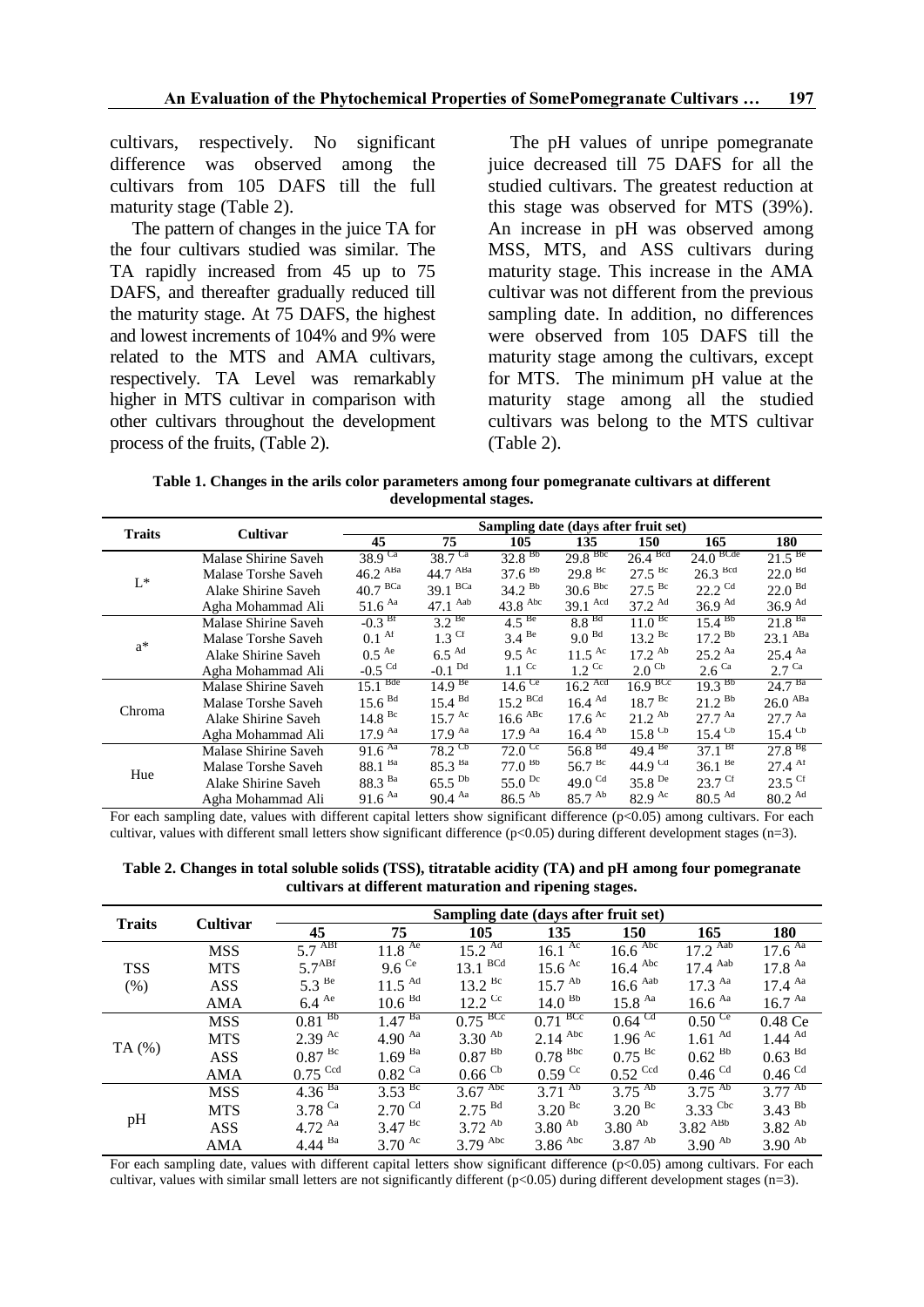|                               | Cultivar   | Sampling date (days after fruit set)      |                        |                               |                                |                                 |                           |                              |  |
|-------------------------------|------------|-------------------------------------------|------------------------|-------------------------------|--------------------------------|---------------------------------|---------------------------|------------------------------|--|
| <b>Traits</b>                 |            | 45                                        | 75                     | 105                           | 135                            | 150                             | 165                       | 180                          |  |
|                               | <b>MSS</b> | $392.6^{Aa}$                              | $237.4^{Ab}$           | $183.7^{Ac}$                  | $177.8$ <sup>Acd</sup>         | $164.8$ Acde                    | $156.7$ <sup>Ade</sup>    | $144.8^{Ae}$                 |  |
| Total phenolic concentration  | <b>MTS</b> | $344.4^{ Ba}$                             | 210.7 <sup> Bb</sup>   | $178.5$ <sup>Ac</sup>         | 152.6 <sup>Bd</sup>            | $146.7$ Ad                      | 141.5 <sup>Bd</sup>       | 135.2<br>ABd                 |  |
| $(mg 100 \text{ mL}^{-1})$    | <b>ASS</b> | $223.0$ <sup>Ca</sup>                     | $181.9$ <sup>Cb</sup>  | $167.4 \text{ }^{\text{Abc}}$ | $159.6$ $\mathrm{^{ABbc}}$     | $155.6$ <sup>Ac</sup>           | $154.0$ $\mathrm{^{ABC}}$ | $150.4 \text{ }^{\text{Ac}}$ |  |
|                               | <b>AMA</b> | $251.1$ <sup>Ca</sup>                     | $159.3$ <sup>Cb</sup>  | $135.2^{Bc}$                  | $123.0$ <sup>Ccd</sup>         | 119.6 <sup>Bd</sup>             | $119.1$ <sup>Cd</sup>     | 118.5 <sup>Bd</sup>          |  |
|                               | <b>MSS</b> | $167.3^{Aa}$                              | 120.7 <sup>Ab</sup>    | $101.4 \text{ }^{\text{Ac}}$  | 88.1 Acd                       | $80.3$ Ad                       | $82.4$ ABd                | $85.4^{Ad}$                  |  |
| Total flavonoid concentration | <b>MTS</b> | $134.8$ $^{\mbox{\scriptsize \text{Ba}}}$ | 111.2<br>ABb           | $97.4 \text{ }^{\text{Ac}}$   | 81.8 <sup>Ad</sup>             | 75.0 <sup>Ad</sup>              | 79.9 <sup>Bd</sup>        | $82.5$ <sup>Ad</sup>         |  |
| $(mg 100 \text{ mL}^{-1})$    | <b>ASS</b> | $117.0^{\text{Ca}}$                       | 94.9 B                 | $88.2$ Abc                    | 85.7 Abc                       | 83.9 Ac                         | $90.2$ <sup>Abc</sup>     | 90.9 <sup>Abc</sup>          |  |
|                               | AMA        | $129.1$ $^{\mathrm{BCa}}$                 | $85.3$ <sup>Cb</sup>   | $69.4$ <sup>Cb</sup>          | 54.1 <sup>Bd</sup>             | $49.5$ <sup>Bd</sup>            | 46.3 $Cd$                 | $46.3$ <sup>Bd</sup>         |  |
|                               | <b>MSS</b> | 0.0 <sup>Bf</sup>                         | 9.4 <sup>Bef</sup>     | $24.5^{Be}$                   | $51.4^{Bd}$                    | $94.4^{Bc}$                     | $178.2^{\text{Cb}}$       | $248.6^{ Ba}$                |  |
| Total anthocyanin             | <b>MTS</b> | 0.0 <sup>Be</sup>                         | $5.2$ Cf               | 14.4 <sup>Ce</sup>            | 34.8 Cd                        | 108.7 <sup> Bc</sup>            | 201.1 <sup>Bd</sup>       | $266.0$ ABa                  |  |
| concentration (mg $L^{-1}$ )  | <b>ASS</b> | $6.5$ <sup>Af</sup>                       | $23.7$ <sup>Ae</sup>   | 59.4 Ad                       | $118.8 \text{ }^{\text{Ac}}$   | $184.9^{Ab}$                    | $268.8$ Aa                | $279.6$ <sup>Aa</sup>        |  |
|                               | AMA        | 0.0 <sup>Bd</sup>                         | 0.0 <sup>Bd</sup>      | 1.9 <sup>Dcd</sup>            | 5.3 <sup>Dc</sup>              | $25.0$ <sup>Cb</sup>            | 34.4 <sup>Da</sup>        | $35.9$ <sup>Ca</sup>         |  |
|                               | <b>MSS</b> | $79.5^{Aa}$                               | 52.0 <sup>ABd</sup>    | $43.2^{Bd}$                   | $38.4$ <sup>Bcd</sup>          | $43.6$ <sup>Bcd</sup>           | 48.0 <sup>ABbc</sup>      | 50.6 <sup>Ab</sup>           |  |
| Antioxidant activity          | <b>MTS</b> | $75.4^{Aa}$                               | $46.3$ <sup>BCbc</sup> | 40.0 <sup>BCe</sup>           | $36.2$ <sup>Bde</sup>          | 43.7 <sup> Bcd</sup>            | $46.3$ <sup>Bbc</sup>     | 49.7 $^{Ab}$                 |  |
| $(\%$ DPP $Hsc)$              | ASS.       | $72.4$ $\mathrm{^{ABa}}$                  | $56.4$ <sup>Ab</sup>   | $50.7 \text{ }^{\text{Abc}}$  | 45.8 $\mathrm{A}^{\mathrm{c}}$ | 49.9 $\mathrm{A}^{\mathrm{bc}}$ | 51.9 <sup>Abc</sup>       | 53.4 Ab                      |  |
|                               | AMA        | 64.0 <sup>Ba</sup>                        | $41.6$ <sup>Cb</sup>   | $36.1$ <sup>Cc</sup>          | $29.9$ <sup>Cd</sup>           | $31.5$ <sup>Ccd</sup>           | 33.2 Ccd                  | 34.6 <sup>Bcd</sup>          |  |

**Table 3. Biochemical composition and antioxidant activity among four cultivars of pomegranate juice at different maturity stages.**

For each sampling date, values with different capital letters show significant different (p<0.05) among cultivars. For each cultivar, values different capital letters show significant different (p<0.05) during different development stages (n=3).

**Total phenolic and flavonoid concentration** The results revealed that the total phenolic concentration (TPC) and the total flavonoid concentration (TFC) changed during fruit development and ripening (Table 3). Pomegranate juice showed a rapid and significant decrease in TPC during the initial stages of fruit development from 45 to 75 days. TPC gradually reduced till maturity stage after 75 days. Overall, there were approximately 63.1%, 59.6%, 32.6%, and 52.4% decreases in TPC for the MSS, MTS, ASS, and AMA cultivars from 45 to 180 DAFS, respectively. The highest and the lowest values of TPC at the maturity stages were recorded in the ASS and AMA cultivars with means of 150.37 and 118.52 mg GAE  $100 \text{ mL}^{-1}$  juice, respectively.

The change of pattern in TPC and TFC decline during the early stages of fruit development were recorded from 45 to 75 DAFS for the ASS cultivar and until 105 DAFS for the others. This decrease continued till the full maturity stage for AMA and to 150 DAFS for the other cultivars, and slightly increased till the full maturity stage without differences. The highest value of TFC at the full maturity stage was 90.9for ASS, followed by 85.4, 82.5, and 46.3mg RE 100  $mL^{-1}$  juice for MSS, MTS, and AMA, respectively (Table 3).

#### **Antioxidant activity (AA)**

The AA of pomegranate juice at different stages of fruit maturation and ripening is shown in Table 3. Unripe fruits at 45 DAFS showed relatively high values of AA in all the cultivars. These values reduced rapidly till 75 DAFS. After 75 days, reduction occurred with lower ratio so that the lowest values were recorded at 135 DAFS. Later, AA increased up to the full maturity stage. At this stage, the highest value was  $49.4\%$  (DPPH<sub>SC</sub>) for ASS and the lowest value of 31.6% (DPPH<sub>SC</sub>) was obtained for the AMA cultivar. Overall, the decreases in AA from 45 DAFS to the maturity stage were 50.6%, 41.4%, 39.4%, and 31.8% for the AMA, MTS, MSS, and ASS cultivars, respectively (Table 3).

#### **Anthocyanins**

The biosynthesis of individual anthocyanins in pomegranate fruit was measured during different maturity stages. Six different anthocyanins were detected in the juices of all the cultivars, including 3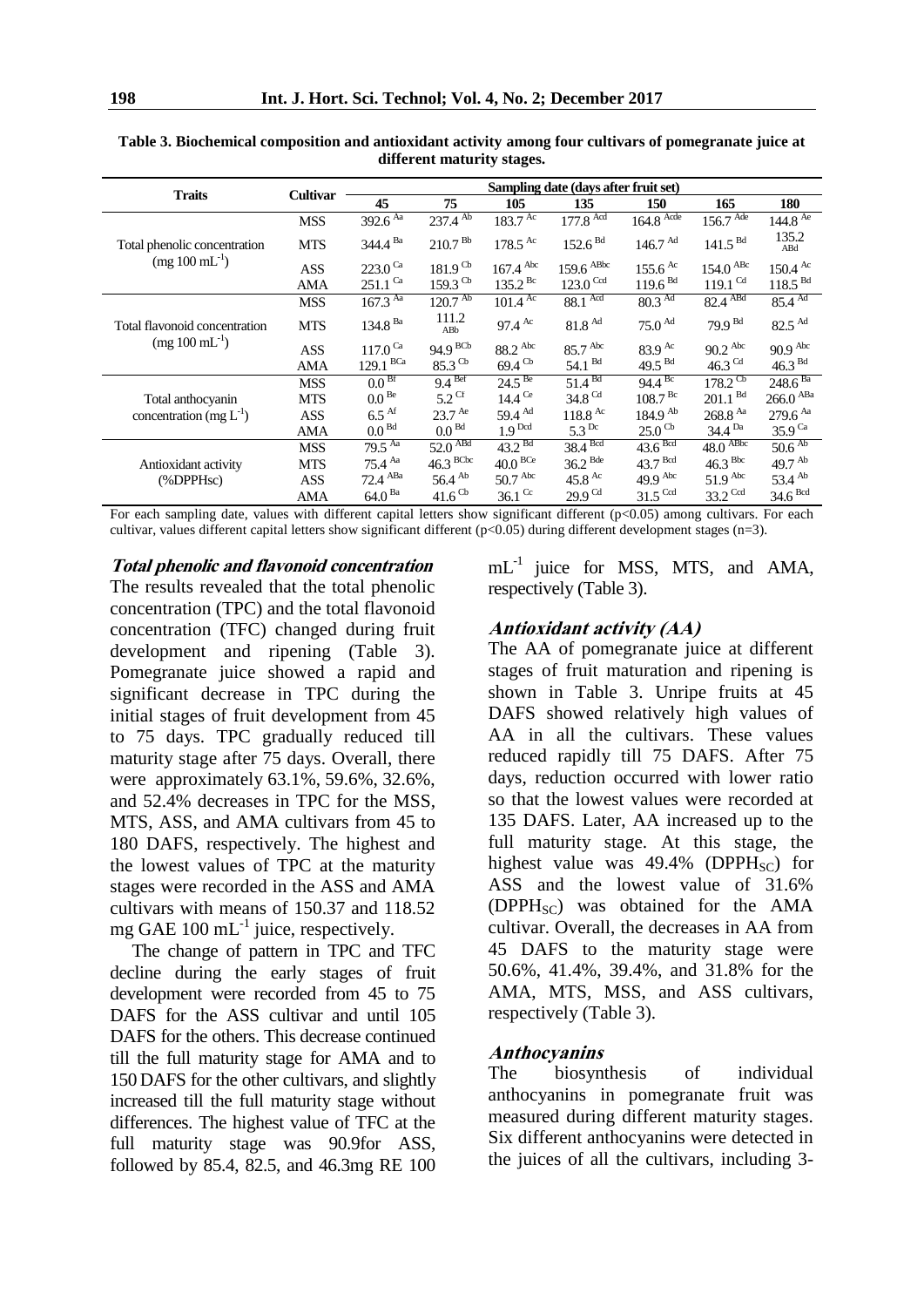glucosides and 3,5-diglucosides of cyanidin, delphinidin, and pelargonidin. However, the values of these anthocyanins were different among the cultivars and the stages of maturation and ripening. Anthocyanin compounds were not detected in MSS and MTS cultivars till 45 DAFS, and till 75 DAFS for the AMA cultivar. At 45 DAFS, cyanidin 3,5-diglucosides, delphinidin 3,5-diglucosides, and delphinidin 3-glucosides were identified in the ASS cultivar and at 75 DAFS cyanidin 3-glucosides was also identified. During fruit development, mono- and diglucosylated derivatives of pelargonidin were identified gradually. All the six anthocyanin compounds were identified at 135 DAFS for all the cultivars. The abundance of individual anthocyanins at the full maturity stage for all the studied cultivars was in the order of cyanidin 3,5 diglucoside  $>$  cyanidin 3-glucoside  $>$ delphinidin  $3,5$ -diglucoside > delphinidin 3-glucoside > pelargonidin 3,5-diglucoside > pelargonidin 3-glucoside (Fig. 1).

However, the mean values of these anthocyanins were different among the studied pomegranate cultivars.

The total anthocyanin concentration (TAC) was calculated as the sum of the mean amounts of individual anthocyanins detected in each chromatogram (Table 3). As shown in Table 3, the TAC in all studied cultivars gradually increased up to the full maturity stage. At this stage, the highest value of TAC was 279.4 mg  $L^{-1}$  for ASS, followed by 265.9, 248.6 and 35.94 mg L-1 for the MTS, MSS, and AMA cultivars, respectively. TAC in AMA was markedly lower than the other cultivars (Table 3).

The quantity of 3,5-diglucosides derivatives was greater than that of 3 monoglucosides during seasonal growth, but as the fruits progressed to maturity, the level of monoglucoside derivatives increased (Fig. 3). For example, the ratio of monoglucoside derivatives to TAC in the MTS cultivar increased from 18% at 75 DAFS to 24% at the full maturity stage.



**Fig. 1. A representative chromatogram of the separated anthocyanins in the aril juice of 'Malase Torshe Saveh' pomegranate at full maturity stage. (Peaks: 1, delphinidin 3,5-diglucoside; 2, cyanidin 3,5 diglucoside; 3, pelargonidin 3,5-diglucoside; 4, delphinidin 3-glucoside; 5, cyanidin 3-glucoside; 6, pelargonidin 3-glucoside).**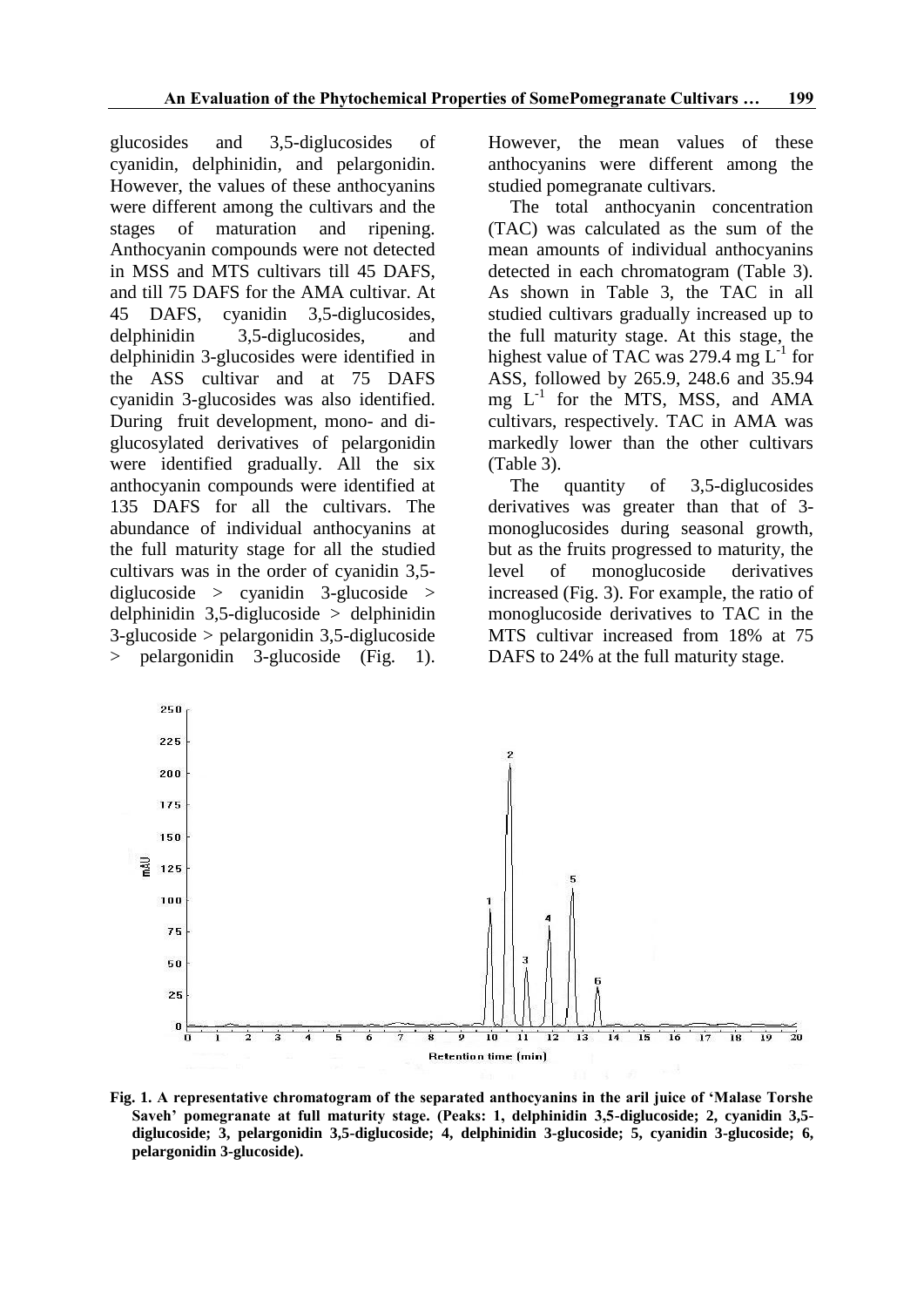

**Fig. 2. Individual anthocyanin composition of juice among four pomegranate cultivars at different maturity stages. (MSS, Malase Shirine Saveh; MTS, Malase Torshe Saveh; ASS, Alak Shirine Saveh; AMA, Agha Mohammad Ali. (**◊**), cyanidin 3,5-diglucoside; (♦), cyanidin 3-glucoside; (**∆**) delphinidin 3,5-diglucoside; (**▲**) delphinidin 3-glucoside; (□) pelargonidin 3,5-diglucoside; (■) pelargonidin 3-glucoside).**



**Fig. 3. Mono and di-glucoside anthocyanin compositions of juice in four pomegranate cultivars at different maturity stages. (MSS, Malase Shirine Saveh; MTS, Malase Torshe Saveh; ASS, Alak Shirine Saveh; AMA, Agha Mohammad Ali)**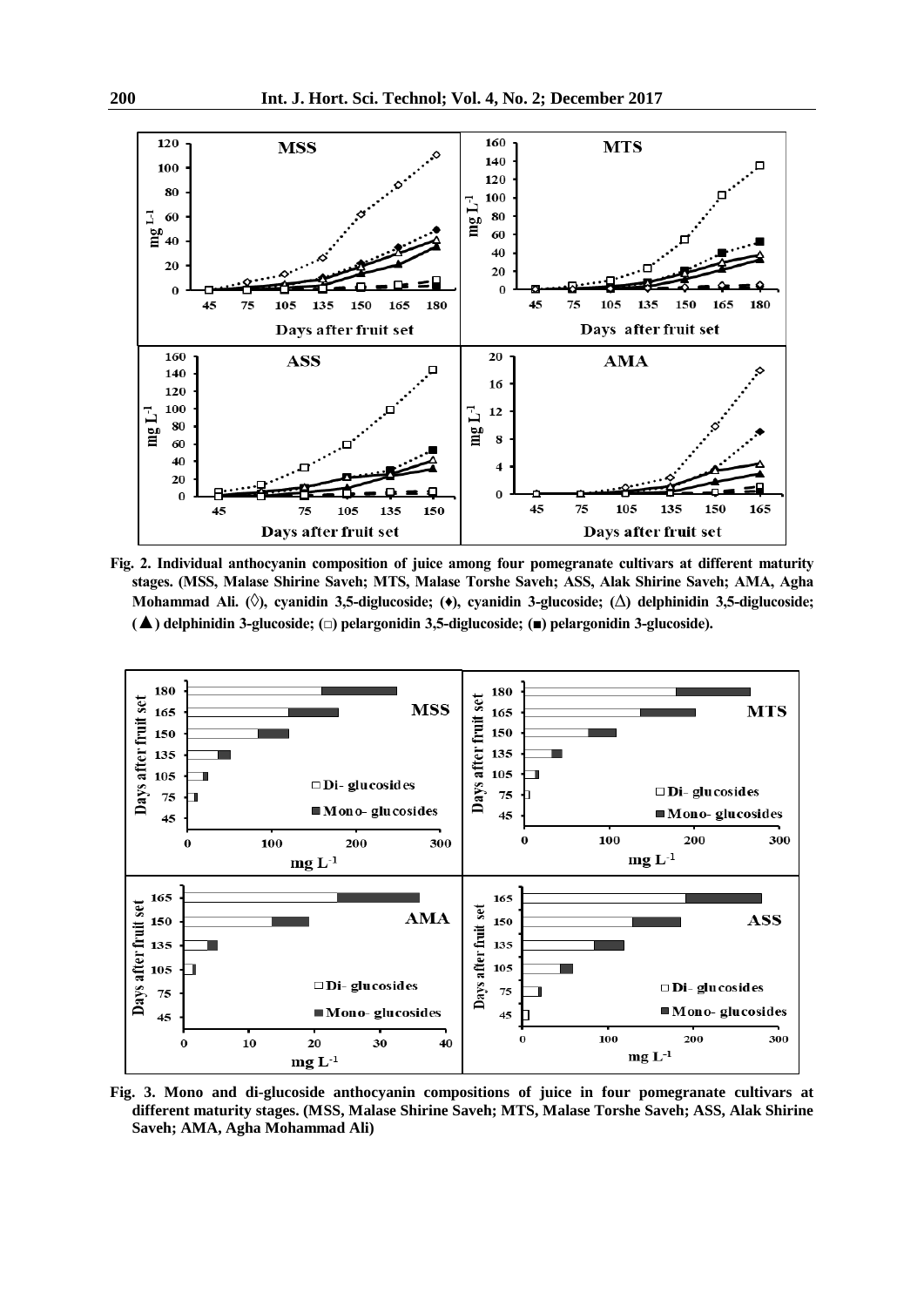# **Discussion**

In the present study, the  $L^*$  value progressively reduced in the four cultivars during development and ripening. These results are in agreement with those reported by Fawole and Opara (2013) who reported gradual decreases in L\* of arils in the "Bhagwa" and "Ruby" cultivars from 54 days after full bloom until the maturity stage. This trend indicates that the color of arils becomes darker as the fruit matures. However, Shwartz et al. (2009) did not find significant changes during maturation for 121-2 and 101-2 pomegranate accessions. Conversely, the L\* value increased during fruit growth in persimmon (Candir et al., 2009).

Since anthocyanins contribute to fruit color (Shwartz et al., 2009); therefore the variations in L\* and a\* are related to the accumulation of anthocyanins in the arils during maturation stages. Hence, the variations of L\* value were minimal for the AMA cultivar, which had a lower anthocyanin concentration. Borochov-Neori et al. (2009) reported that a\* values could provide a proper estimation for anthocyanin concentration. The values recorded for a\* in the arils of the "Bhagwa" and "Ruby" cultivars were 0.5– 28.5 during the maturity stages (Fawole and Opara, 2013), while the corresponding values for aril juice of 121-2 and 101-2 pomegranate accessions were 3.5–6.5 (Shwartz et al., 2009). The decrease in the hue angle in the investigated cultivars during maturation was probably due to an accumulation of anthocyanins (Fawole and Opara, 2013). Therefore, the variations of hue angle value in the AMA cultivars that had the lowest anthocyanin pigment were minimal. An increase in the C\* value for the "Ruby" and "Bhagwa" pomegranate cultivars during maturation was reported by Fawole and Opara (2013).

Several authors have reported significant increases in TSS amount during the maturity and ripening of the pomegranate fruit (Kulkarni and Aradhya, 2004; Shwartz et al.,

2009; Fawole and Opara, 2013). An increase in TSS generally leads to the fruit sweetness, especially if accompanied by a decrease in juice acidity (Shwartz et al., 2009). The increase in TSS may be attributed to the hydrolysis of the starch component in the unripe pomegranate, which is desirable for the fruit"s taste (Kulkarni and Aradhya, 2004).

In addition to TSS, TA was also used to identify fruit and juice qualities (Shwartz et al., 2009). The reduction of TA during fruit development was reported in pomegranate (Al-Maiman and Ahmad, 2002; Fawole and Opara, 2013), persimmon (Candir et al., 2009), and peach (Moing et al., 1998). Additionally, the TA content in pomegranate accession 101-2 with sour–sweet taste was much higher than the sweet-tasting accession of 121-2 (Shwartz et al., 2009). In guava fruits, TA increased up to the climacteric peak and declined thereafter (Bashir and Abu-Goukh, 2003). However, in strawberry juice, TA increased from 10 days after full bloom stage to the turning stage (onset of maturation) and thereafter decreased till maturity stage (Moing et al., 2001). In our study, decreases in TA coincided with increases in TSS, which led to the promotion of quality fruits at the maturity stage.

The variations of pH inversely coincided with TA during the maturation and ripening stages. In this study, the highest value for pH was recorded at 45 DAFS in all the cultivars, while the maximum pH for the "Taifi" cultivar  $(3.57)$ was found at the full-ripe stage (Al-Maiman and Ahmad, 2002), and for the "Ruby" cultivar 3.3 at 54 days after full bloom (Fawole and Opara, 2013). The pH values reported for 20 Iranian pomegranate cultivars at the maturity stage ranged between 3.16 and 4.09 (Tehranifar et al., 2010). According to the results, the cultivar type plays an important role in terms of the TSS, pH, and TA of the pomegranate juice.

A decrease in TPC reduces the astringency of the fruits, which is a desirable sensory attribute in pomegranate (Kulkarni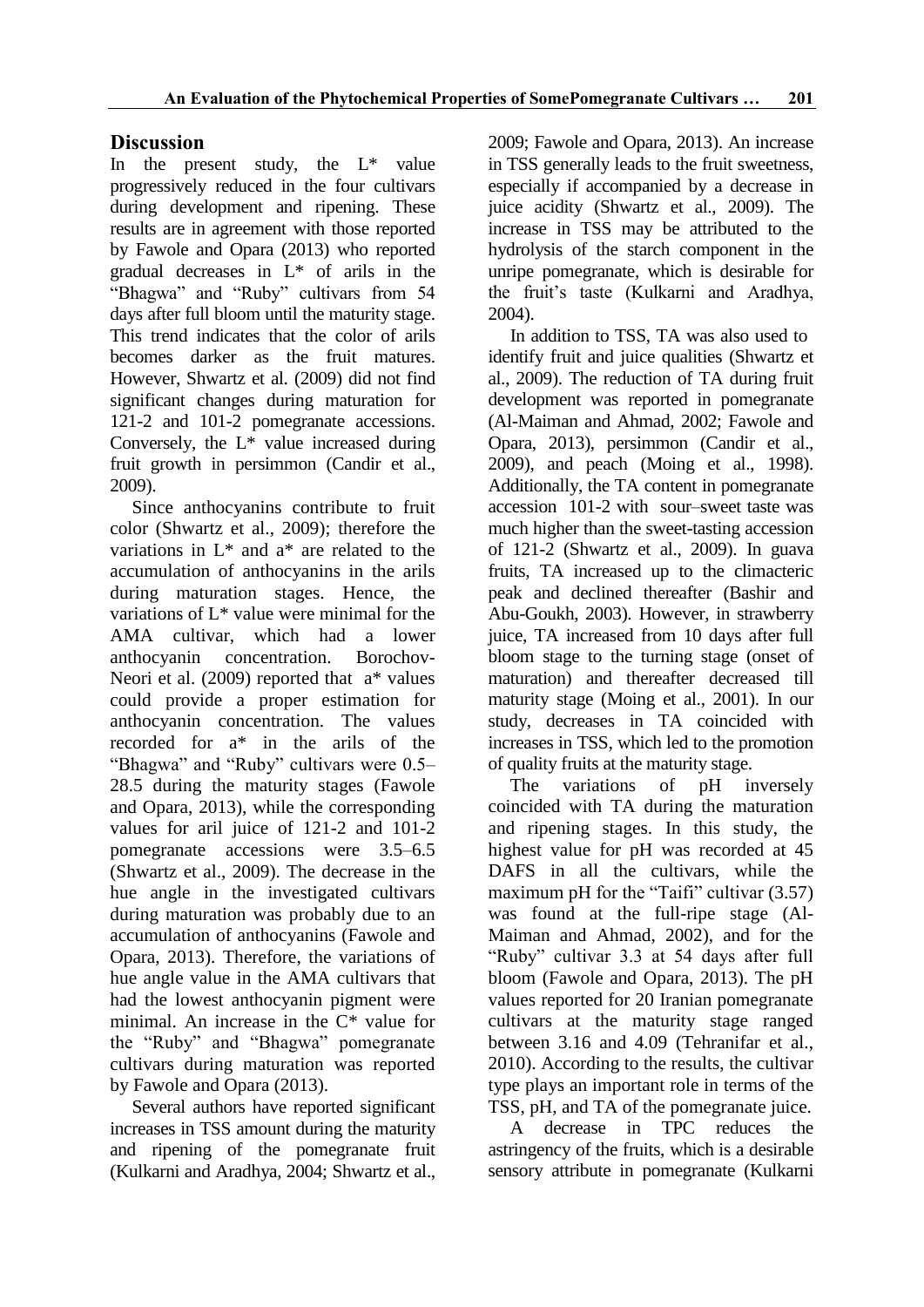and Aradhya, 2005). The decrease in TPC is attributed to the oxidation of phenolic compounds by polyphenol oxidase during fruit ripening (Shwartz et al., 2009). In addition, this reduction could be due to the inhibition of the new polyphenols biosynthesis during fruit development and maturation (Fawole and Opara, 2013) or the contribution to the biosynthesis of the flavylium ring in anthocyanins (Kulkarni and Aradhya, 2005). The reduction of TPC during ripening and maturation has been previously reported for pomegranate cultivars (Kulkarni and Aradhya, 2005, Shwartz et al., 2009; Fawole and Opara, 2013), apple (Zheng et al., 2012), and guava fruits (Bashir and Abu-Goukh, 2003).

Our results are in agreement with those reported by Fawole and Opara (2013), who showed a decrease in TFC from 752.18 to 397.27 mg GAE  $100 \text{ mL}^{-1}$  for the pomegranate "Ruby" cultivar. Similarly, Zheng et al. (2012) reported a TFC reduction in apple from 25 to 185 days after full bloom. The decrease in TFC including tannins is desirable in pomegranate because it reduces the astringent during the fruits developing from the unripe stage to the fully ripened stage (Fawole and Opara, 2013). The values obtained in this study at the full maturity stage were lower than the values reported for the "Ruby" cultivar. The variations of TFC and TPC must be related to the differences among cultivars (genotypes), growing seasons, farming practices, and analysis methods (Nuncio-Jáuregui et al., 2014).

A similar trend was reported for the Ganesh and Ruby pomegranate cultivars (Kulkarni and Aradhya, 2005; Fawole and Opara, 2013). Shwartz et al. (2009) reported a decrease in the AA level from 10.3 to 7.8 mM during the 10 weeks of maturation in pomegranate accession 121-2. Moreover, the "Fuji" apple also showed a decrease in AA from 11.8 to 0.77 mmol TE  $g^{-1}$  during fruit growth from 20 to 185 days after full bloom (Zhang et al., 2012). In this study, the reduction of AA was in accordance with the

reduction in the TPC level. The decrease of AA during the maturation and ripening of pomegranate fruit could be associated with the decrease of polyphenols in the fruit juice (Fawole and Opara 2013). Some studies have suggested a positive correlation between AA and polyphenol concentration (Shwartz et al., 2009; Zhang et al., 2012; Kalaycıog˘lu and Erim, 2017). The last increase in AA might be attributed to an increased concentration of anthocyanin pigments (Kulkarni and Aradhya, 2005). Anthocyanin, ascorbic acid, and polyphenols are responsible for AA in pomegranate juices (Kulkarni and Aradhya, 2005).

Six different anthocyanins were detected in the juices of all the cultivars, including 3 glucosides and 3,5-diglucosides of cyanidin, delphinidin, and pelargonidin, which confirmed previous reports on other pomegranate varieties (Hernandez et al., 1999; Miguel et al., 2004; Alighourchi et al., 2008; Fawole and Opara, 2013). As shown in Fig. 2, cyanidin 3,5-diglucoside was the predominant pigment in the four pomegranate cultivars. In agreement with our results, cyanidin 3,5-diglucoside was reported as the main pigment in some Iranian pomegranate cultivars (Alighourchi et al., 2008) and the "Ruby" cultivar (Fawole and Opara, 2013). Cyanidin 3-glucoside was the major anthocyanin pigment in the "Wonderful" (Gil et al., 2000) and "Mollar" cultivars (D"Aquino et al., 2010), whereas delphinidin 3-glucoside was the main pigment in the juice of "Assaria" (Miguel et al., 2004). Delphinidin 3,5-diglucoside was the predominant pigment in some Iranian cultivars (Mousavinejad et al., 2009) as well as in the juice of five Spanish pomegranate cultivars (Hernandez et al., 1999).

In the present study, the quantity of 3,5 diglucosides derivatives was higher than 3 monoglucosides level during seasonal growth, but as the fruits progressed to maturity, the ratio of monoglucoside derivatives to TAC was increased. Gil et al. (1995) reported that during the early maturation stages of the "Mollar"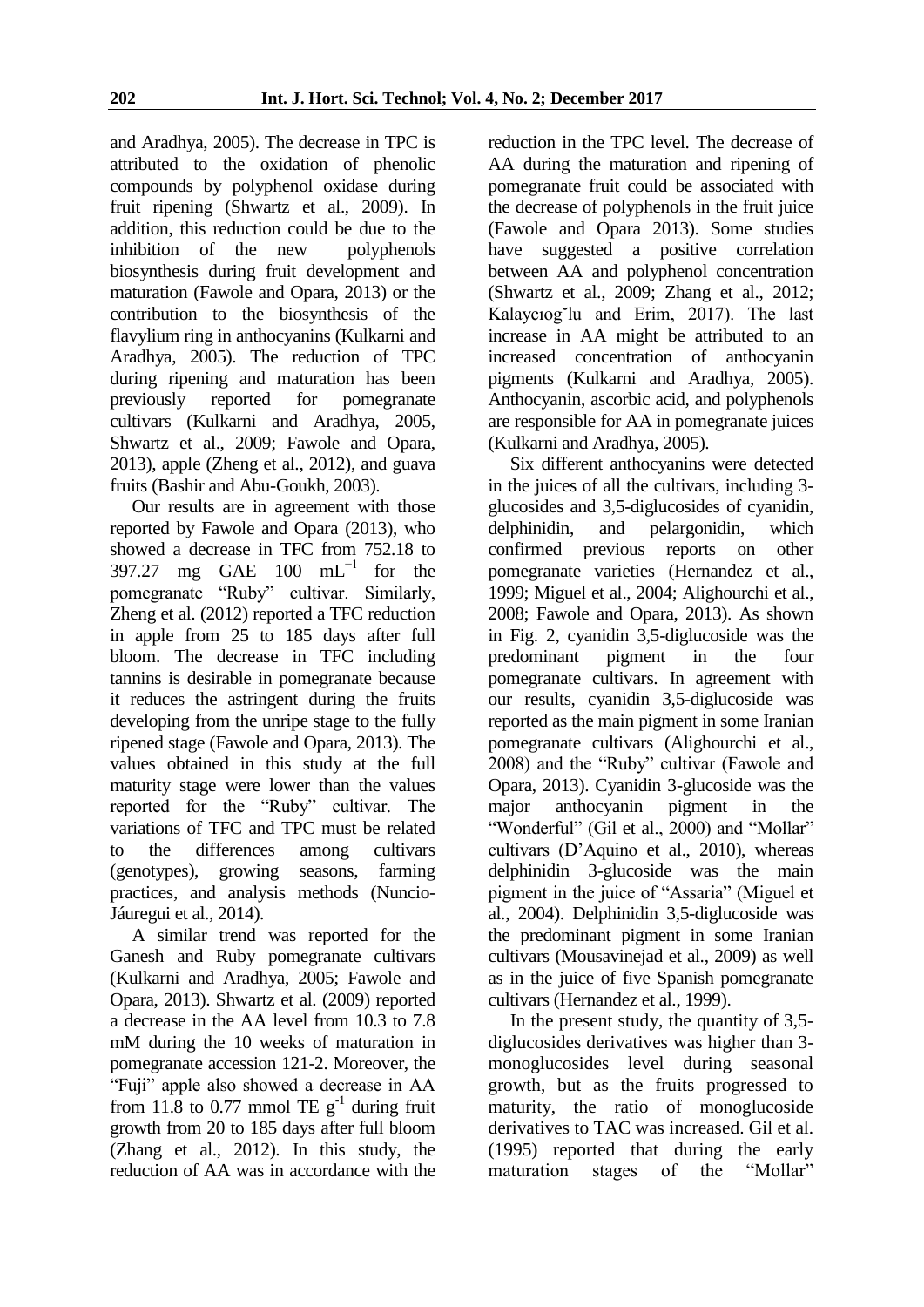pomegranate cultivar, 3,5-diglucosides were the main pigments, whereas the delphinidin-based derivatives were the predominant compounds at full maturity stage. At the late maturation stages, monoglucoside levels reached to the value (or even higher than) diglucoside levels (Gil et al., 1995).

A rapid increase in TAC during ripening was also reported for the "Ruby" (Fawole and Opara, 2013), "Rabbab-e-Fars" (Zarei et al., 2011), and "Taifi" cultivars (Al-Maiman and Ahmad, 2002). Zarei et al. (2011) reported that TAC of pomegranate increased during fruit ripening, being 3.68, 15.28, and 24.42 mg $\cdot$ 100  $g^{-1}$  for 20, 80 and 140 day-old fruits, respectively. Meanwhile, Kulkarni and Aradhya (2005) reported a decrease in TAC in the "Ganesh" pomegranate cultivar from 100 days of fruit set up to the full maturity stage.

## **Conclusion**

In pomegranate, changes in the concentrations of major metabolites were dependent on fruit development. However, the quantity and quality of individual anthocyanins are strongly relied on the type of cultivar. In the current study, cyanidin 3,5-diglucoside was found to be the predominant pigment during all developmental stages for the four studied pomegranate cultivars. Our results revealed that increase in TSS and total anthocyanins, are coupled with decline in TA and total phenolic concentration. This information could help pomegranate juice producers to assess and optimize the juice quality and antioxidant values of these pomegranate cultivars.

#### **References**

- 1. Alighourchi H, Barzegar M, Abbasi S. 2008. Anthocyanins characterization of 15 Iranian pomegranate (*Punica granatum* L.) varieties and their variation after cold storage and pasteurization. European Food Research and Technology 227, 881–887.
- 2. Al-Maiman S.A, Ahmad D. 2002. Changes in physical and chemical properties during

pomegranate (*Punica granatum* L.) fruit maturation. Food Chemistry 76, 437-441.

- 3. Anonymous. 2015. Statistical book of agricultural of Iran. Iranian Statistical Centre, Tehran, Iran.
- 4. Bashir H.A, Abu-Gouck AA. 2003. Compositional changes during guava fruit ripening. Food Chemistry 80, 557-563.
- 5. Borochov-Neori H, Judeinstein S, Tripler E, Harari M, Greenberg A, Shomer I, Holland D. 2009. Seasonal and cultivar variations in antioxidant and sensory quality of pomegranate (*Punica granatum* L.) fruit. Journal of Food Composition and Analysis 22, 189–195.
- 6. Brand-Williams W, Cuvelier M.E, Berset C. 1995. Use of a free radical method to evaluate antioxidant activity. LWT - Food Science and Technology 28, 25–30.
- 7. Cam M, Yasar H, Gökhan D. 2009. Classification of eight pomegranate juices based on antioxidant capacity measured by four methods. Food Chemistry 112, 721–726.
- 8. Candir E.E, Ozdemir A.E, Kaplankiran M, Toplu C. 2009. Physico-chemical changes during growth of persimmon fruits in the East Mediterranean climate region. Scientia Horticulturae 121, 42–48.
- 9. D"Aquino S, Palma A, Schirra M, Continella A, Tribulato E, La-Malfa S. 2010. Influence of film wrapping and fludioxonil application on quality of pomegranate fruit. Postharvest Biology and Technology 55, 121–128.
- 10. Fawole O.A, Opara U.L. 2013. Developmental changes in maturity indices of pomegranate fruit: A descriptive review. Scientia Horticulturae 159, 152–161.
- 11. Gil M.I, Garcia-Viguera C, Artés F, Tomás-Barberán F. 1995. Changes in pomegranate juice pigmentation during ripening. Journal of Agricultural and Food Chemistry 68, 77–81.
- 12. Gil M.I, Tomas-Barberan F.A, Hess-Pierce B, Holcroft D.M, Kader A.A. 2000. Anioxidant activity of pomegranate juice and its relationship with phenolic composition and processing. Journal of Agricultural and Food Chemistry 48, 4581–4589.
- 13. Gould K, Davies K, Winefield C. 2009. Anthocyanins: Biosynthesis, functions and Applications. Springer Science, Business Media, LLC.
- 14. Hernandez F, Melgarejo P, Tomas-Barberran F.A, Artes F. 1999. Evolution of juice